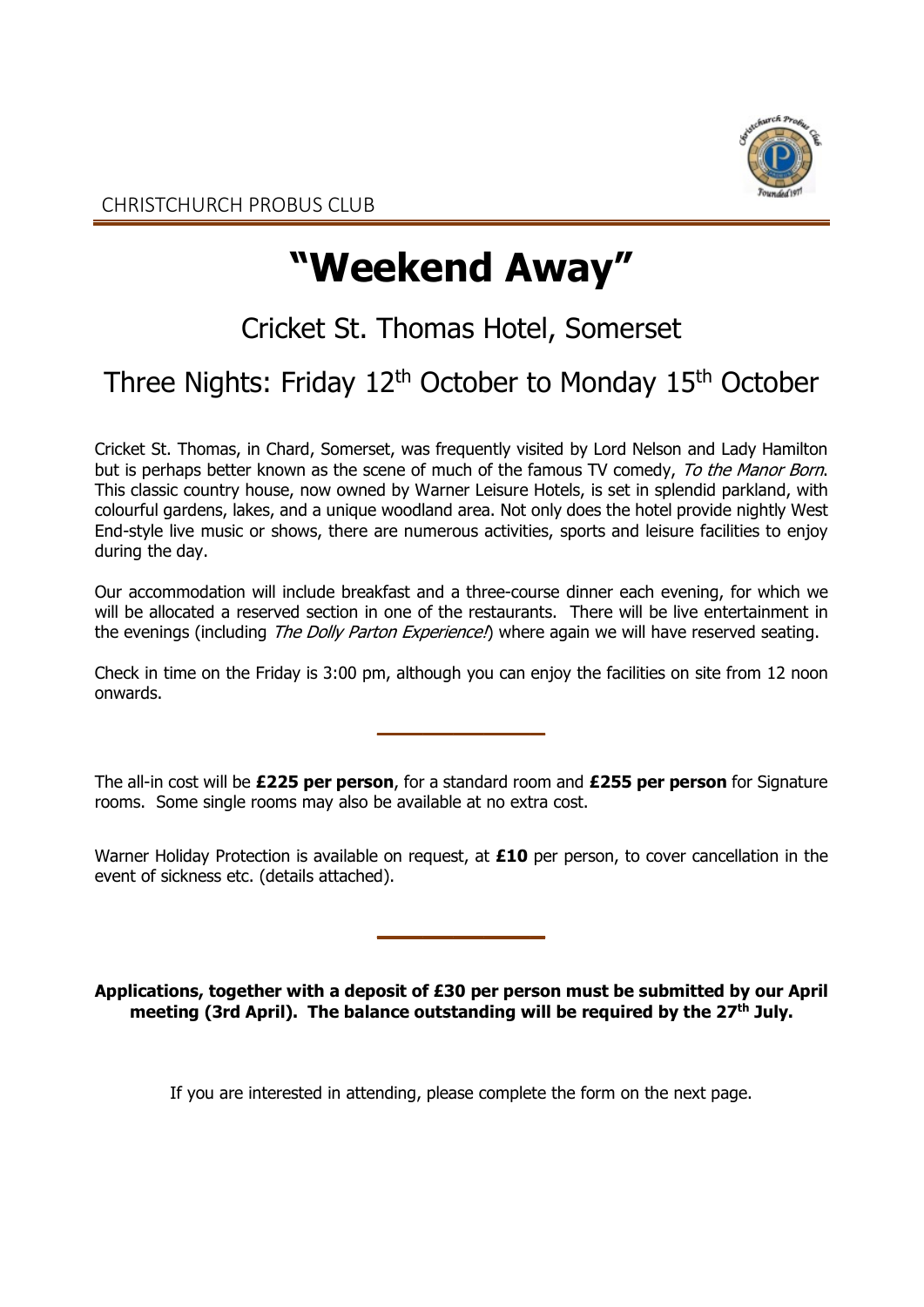

CHRISTCHURCH PROBUS CLUB

## "Weekend Away"

Please complete the details below, setting out your requirements.

Applications will be dealt with on a "first come, first served" basis, although I will endeavour to accommodate all requests. If your exact requirements cannot be met, I will check with you before confirming the booking.

| <b>Application Details</b>                                                                           |  |  |
|------------------------------------------------------------------------------------------------------|--|--|
| Member's Name                                                                                        |  |  |
| Guest's Name                                                                                         |  |  |
| I wish to book a Standard double/twin/single room with bath and shower/shower only at £225 p.p. $*$  |  |  |
| I wish to book a Signature double/twin/single room with bath and shower/shower only at £255 p.p. $*$ |  |  |
| I would/would not wish to take up the 'holiday protection' scheme offer at £10 p.p. $*$              |  |  |
| (*delete as appropriate)                                                                             |  |  |
|                                                                                                      |  |  |
| I enclose a cheque for my deposit of £30 per person payable to Christchurch Probus Club.             |  |  |
| I undertake to pay the balance of $E_$ ________________ upon request, prior to $27th$ July 2018.     |  |  |

Please send your completed form and deposit cheque (made payable to 'Christchurch Probus Club') to: David Dunsmore, 9 Avonsands, Mudeford, Christchurch BH23 4AX, by 3rd April.